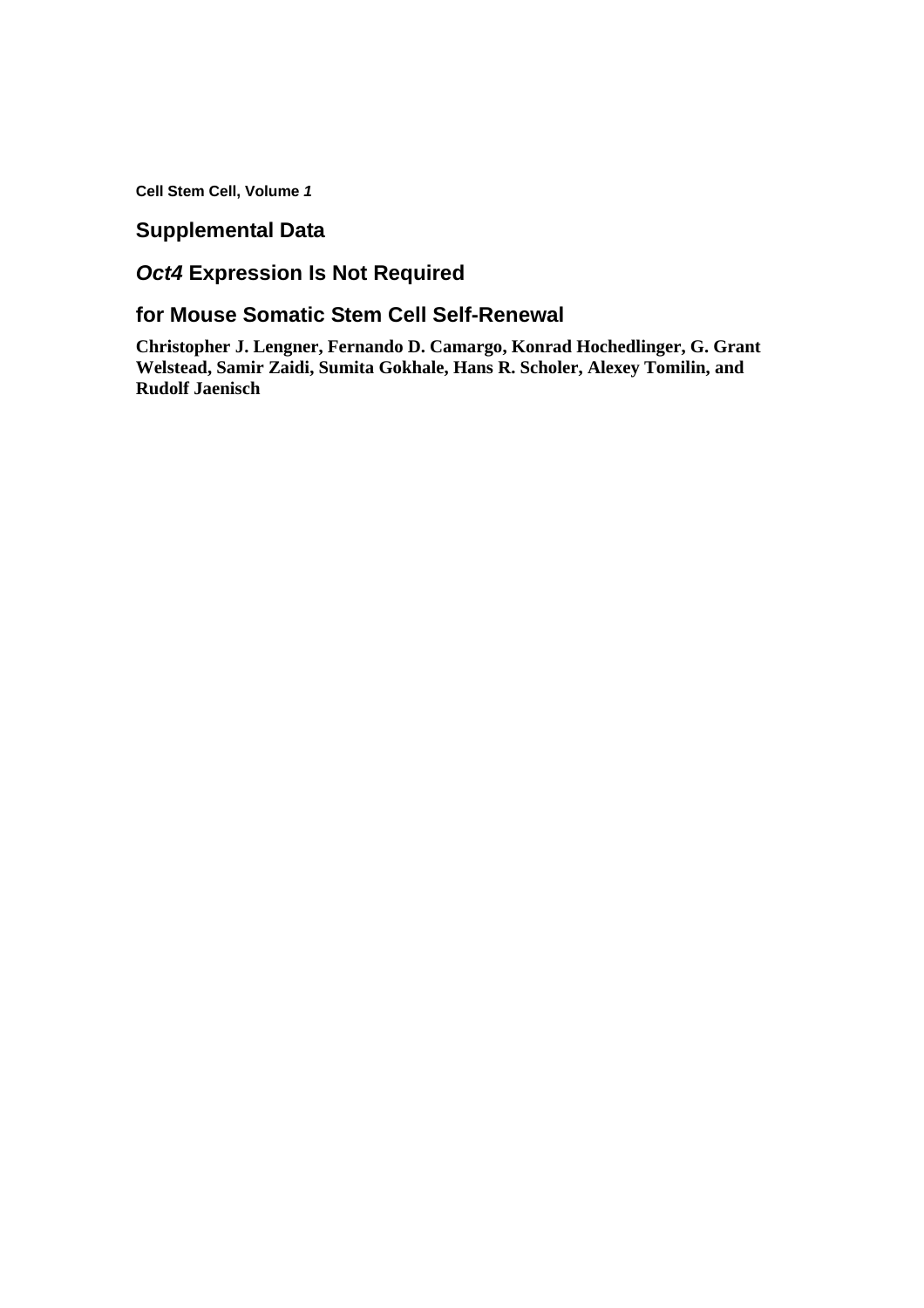

Figure S1. Long-Term Effects of *Oct4* Loss in the Intestinal Epithelium

(A) Growth of *Villin-CreER* mice was analyzed for a period of 9 months after inactivation of the *Oct4* conditional allele in 8-week old mice. Weight on the final day of Tamoxifen treatment (day5) was set equal to 1. Data are mean +/- SD, n=5.

(B) Histological analysis of intestinal epithelium with H&E staining 9 months after inactivation of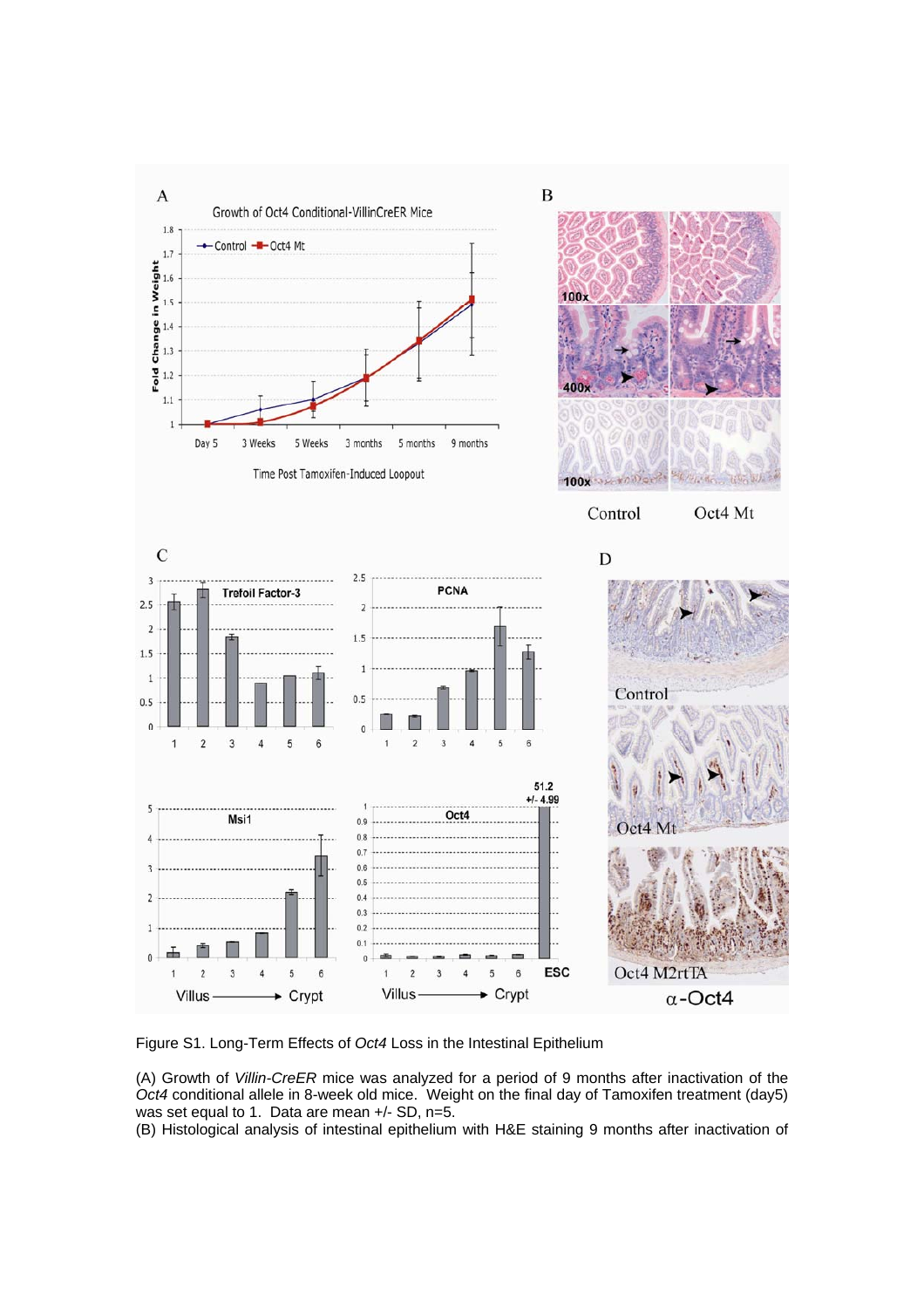the *Oct4* conditional allele. Top panels show normal intestinal architecture. Center panels reveal goblet cells (arrows) and Paneth cells (arrowheads) in the presence or absence of a functional *Oct4* gene*.* Ki67 staining (lower panels) shows a normal distribution of proliferating cells near the base of the villi.

(C) qRT-PCR analysis after fractionation of the intestinal crypt villlus structure with early fractions (1-3) corresponding to the tip of the villi (as evidenced by *Trefoil Factor-3* expression) and later fractions (4-6) corresponding to the transit amplifying compartment near the base of the crypt (marked by *PCNA* expression), with intestinal stem cells most represented in fraction 6 (marked by expression of the putative stem cell marker *Msi1*). *Oct4* expression is negligible in all of these fractions when compared to ESCs. All data are mean +/- SD, relative to GAPDH, n=3.

(D) Oct4 immunostaining in the control and mutant intestine reveals no Oct4+ epithelial nuclei in comparison to *Oct4 M2rtTA* intestinal epithelium in which *Oct4* expression is ectopically induced through doxycycline administration. Non-specific staining is seen in the mesenchyme of control and mutant tissue (arrowheads).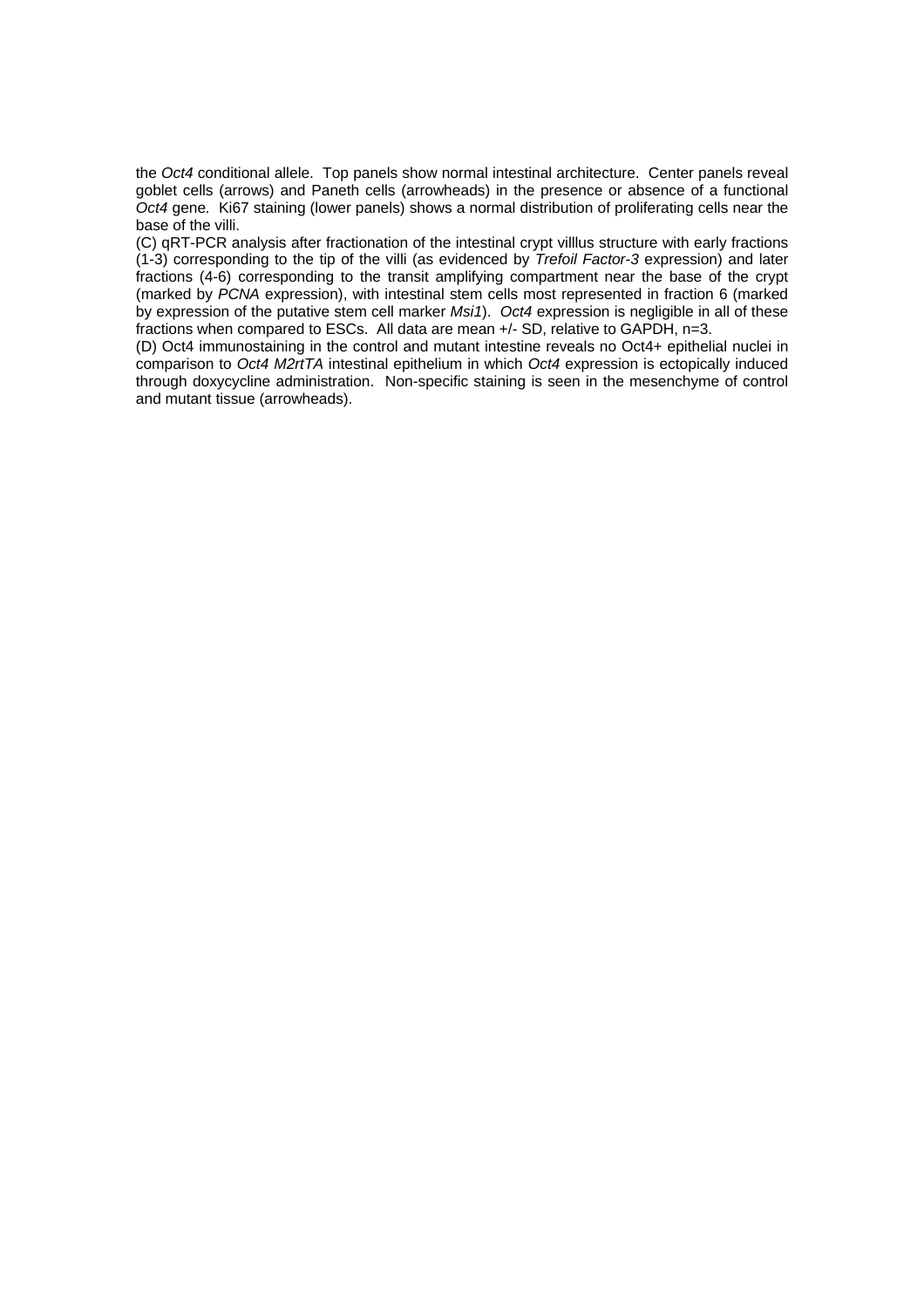

(A) Quantitative RT-PCR analysis of high-density micromass (MM) cultures of marrow-derived MSCs under chondrogenic culture conditions shows activation of the chondrogenic transcriptional regulator Sox9.

(B) *Oct4* gene expression is undetectable in chondrogenic MSC cultures in comparison to ESCs.

(C) *Oct4* expression in hematopoietic cell populations purified by flow sorting. All data are mean +/- SD, relative to GAPDH, n=3.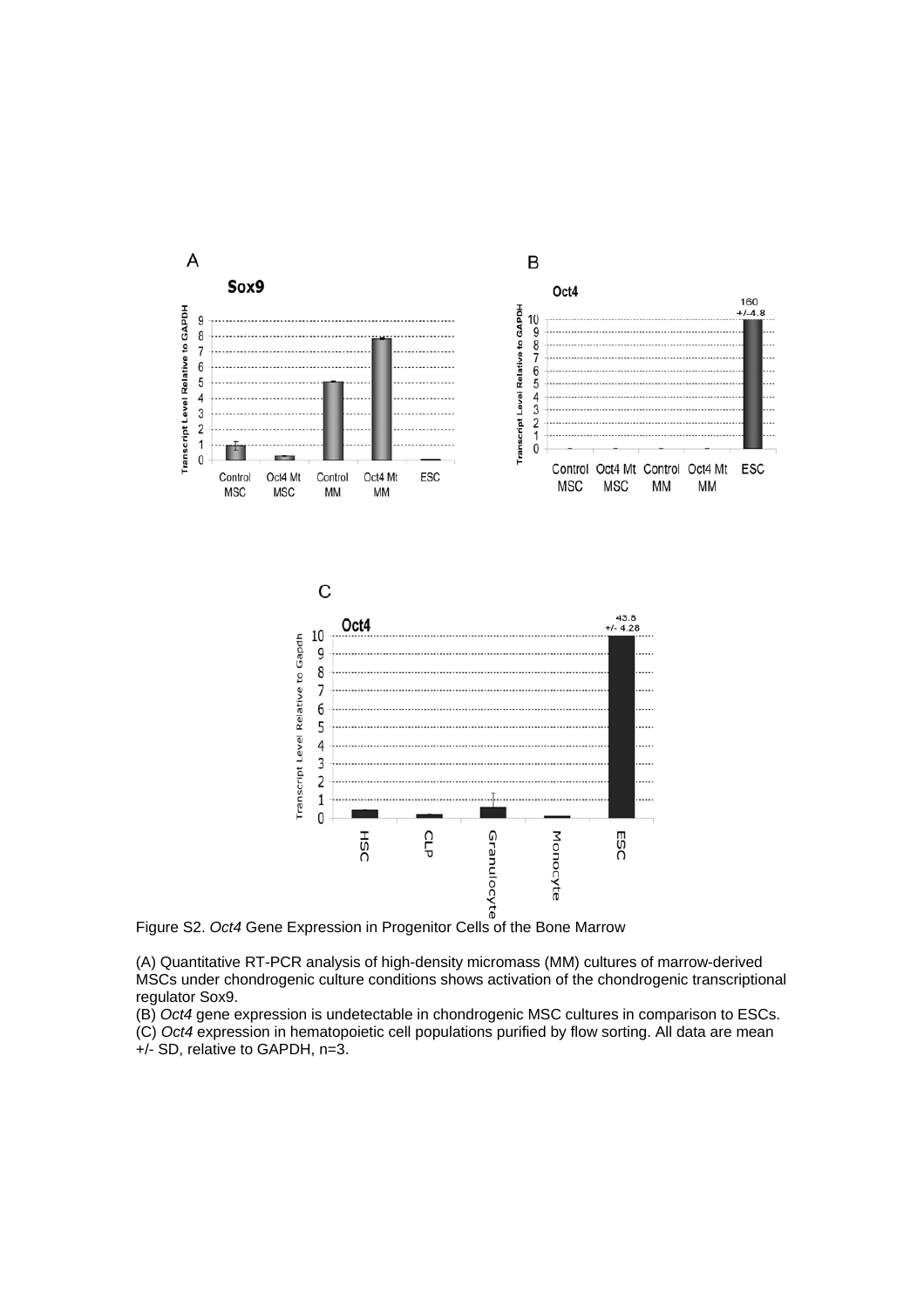

Figure S3. *Oct4-EGFP* in Somatic Tissues

(A) Teratoma derived from *Oct4-EGFP* ES cells stained with an anti-GFP antibody reveals pockets of undifferentiated *Oct4-EGFP* expressing cells.

(B–E) Sections of liver, skeletal muscle, the lateral ventricle of the brain, and intestinal epithelium, respectively, from *Oct4-EGFP* mice stained with an anti-GFP antibody revealing no positive cells. (F) Intestinal epithelium from wild-type mouse stained with an anti-GFP antibody acts as a negative control.